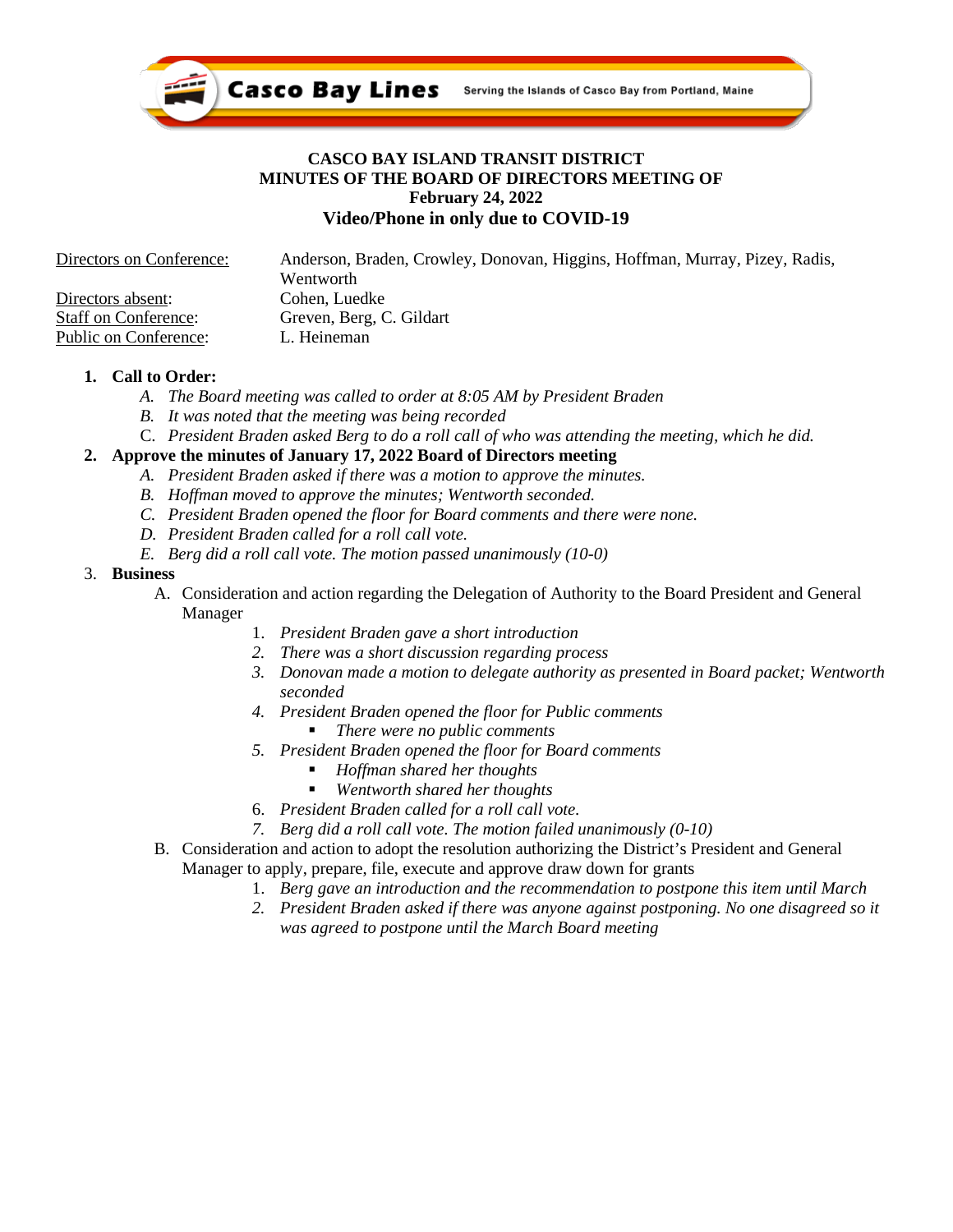

## C. Adoption of Federal Transit Administration's (FTA) FFY2022 Certifications and Assurances (TBD)

- 1. *Berg gave an overview*
- *2. President Braden asked if there was a motion*
- *3. Wentworth made a motion to adopt the FTA Certification and Assurances as presented in the Board packet; Crowley seconded*
- *4. President Braden opened the floor for Public comments There were no public comments*
- *5. President Braden opened the floor for Board comments*
	- *Anderson asked a clarifying question*
	- *Hoffman asked a clarifying questions*
- 6. *President Braden called for a roll call vote.*
- *7. Berg did a roll call vote. The motion passed unanimously (10-0)*
- D. Executive Session
	- 1. Discussion of General Manager's evaluation pursuant to 1 M.R.S.A. Section 405(6) (A) *The Executive session was moved out of order to the end of the meeting*

## 4. **Workshops**

A. There were no workshops

# **5. General Information Reports**

#### **A. Financial Report**

- a) *Hoffman shared her thoughts and solicited feedback from other Directors to see what the Board would like to see for financial reporting at the Board meeting*
- **b)** *Hoffman asked Greven to give a report on the November financials which he did*

## *B.* **Committee Reports**

*a) Anderson gave a report of the February Operations committee meeting where the committee discussed Peaks Island Vehicle Reservations, Peaks Island Council requests regarding webcam and display on the island, and a generator for the transfer bridge on the island*

#### **C. Staff Reports**

- *a) Berg gave an update on the terminal renovation, new Peaks ferry, and new grant funding for the Down Bay ferry replacement*
	- *i) Braden asked a clarifying question*
	- *ii) Donovan asked a clarifying question*
	- *iii) Hoffman shared her opinion of the Peaks Island replacement ferry process and requested the following:*
		- *(1) that the Finance committee be able to review proposals for the construction of the Peaks Island replacement ferry*
		- *(2) a briefing to the finance committee of cost reduction changes to the new vessel*
		- *(3) Asked when the proposals were due (Berg sent email out later that day sharing the due date of April 21)*
	- *iv) Crowley asked if the "sprint" speed changed and Berg replied he knew of no changes but would verify*
	- *v) Anderson asked a clarifying question on the terminal renovation*

# **6. General Announcements**

A. Establish next meeting dates: (all meetings at 8:00 AM unless indicated otherwise)

- 1. Executive Committee: Thursday, February 3 2. Operations Committee: Thursday, February 17
	- 3. Finance Committee: Tuesday, February 22
	-
	- 4. Board of Directors: Thursday, February 24 5. Sales & Marketing Committee: No meeting planned
	- 6. Personnel Committee: No meeting planned
	- 7. Government Relations Committee: No meeting planned
	- 8. Pension Committee: No meeting planned
- 
- -